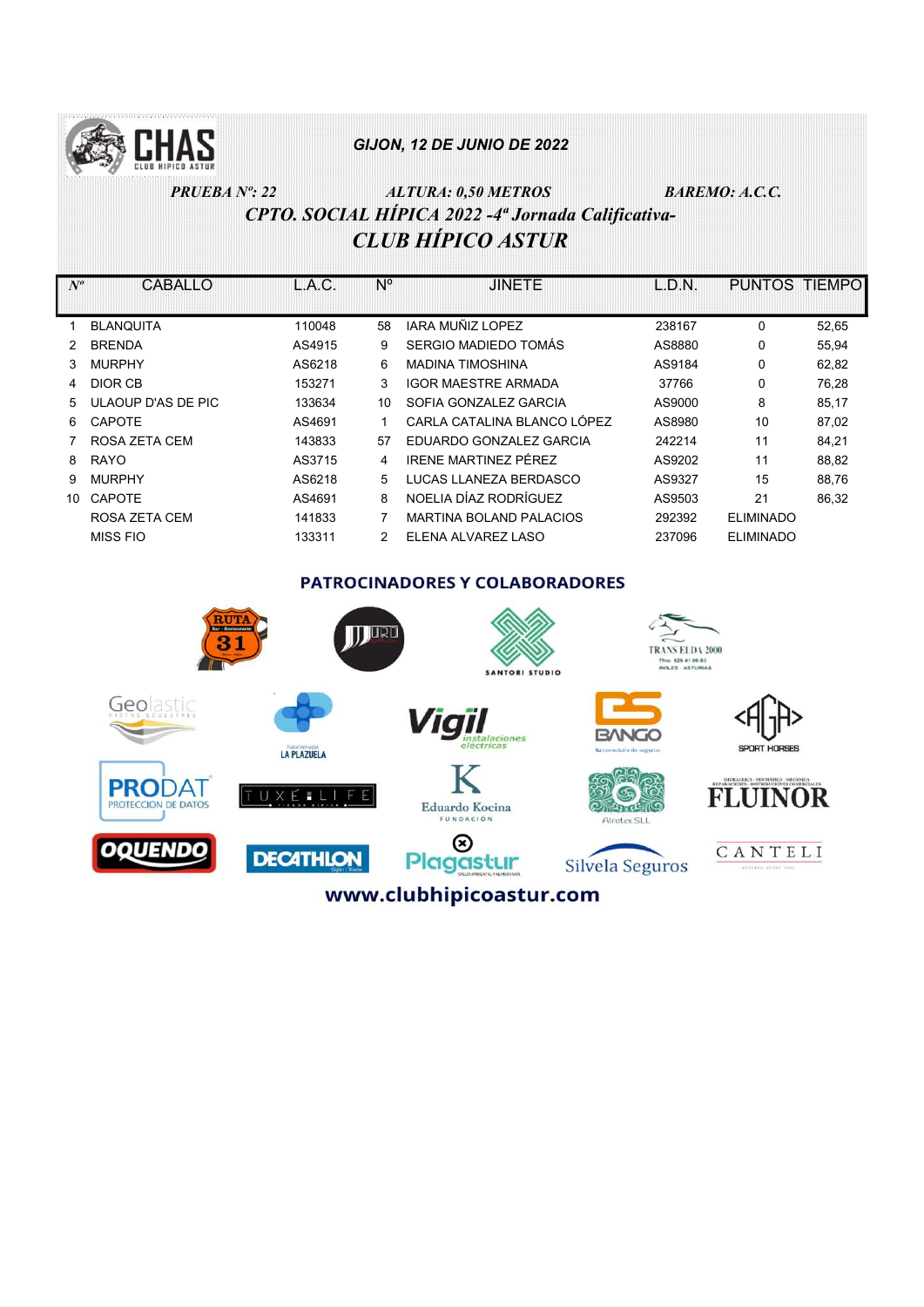

# PRUEBA Nº: 23 ALTURA: 0,70 METROS BAREMO: A.C.C. CPTO. SOCIAL HÍPICA 2022 -4ª Jornada Calificativa-CLUB HÍPICO ASTUR

| $N^o$ | CABALLO                               | L.A.C. | N° | <b>JINETE</b>                   | L.D.N. | PUNTOS TIEMPO    |       |  |  |  |
|-------|---------------------------------------|--------|----|---------------------------------|--------|------------------|-------|--|--|--|
|       | <b>BRENDA</b>                         | AS4915 | 11 | ANDREA FREIJE MORAL             | AS6890 | 0                | 50,43 |  |  |  |
|       | <b>BRENDA</b>                         | AS4915 | 14 | NORA PRADO CASARES              | AS7967 | 0                | 53,65 |  |  |  |
| 3     | <b>BALA MURGHAB</b>                   | AS6146 | 12 | <b>IGNACIO GARCIA GARRIDO</b>   | 231302 | 0                | 73,27 |  |  |  |
|       | DIANE DE RE                           | AS4958 | 13 | LAURA ALVAREZ FERNANDEZ         | AS5056 | 4                | 54,60 |  |  |  |
| 5     | <b>GRETEL DE WALYRO</b>               | AS6262 | 60 | GUILLERMO GONZALEZ ALONSO       | 220538 |                  | 84,98 |  |  |  |
| 6     | <b>GRETEL DE WALYRO</b>               | AS6262 | 61 | NURIA SANCHEZ DEL VILLAR VILELA | AS8542 | 9                | 82,41 |  |  |  |
|       | <b>XEREZ</b>                          | 0      | 59 | RAFAEL MUÑOZ VIÑA               | AS3219 | 17               | 94,76 |  |  |  |
|       | RAYO (PINTO)                          | AS3715 | 62 | DANIELA MONTES GARCIA           | AS7700 | <b>ELIMINADO</b> |       |  |  |  |
|       |                                       |        |    |                                 |        |                  |       |  |  |  |
|       | <b>PATROCINADORES Y COLABORADORES</b> |        |    |                                 |        |                  |       |  |  |  |
|       | $\overline{\phantom{a}}$              |        |    | $\sim$ $\sim$                   |        |                  |       |  |  |  |

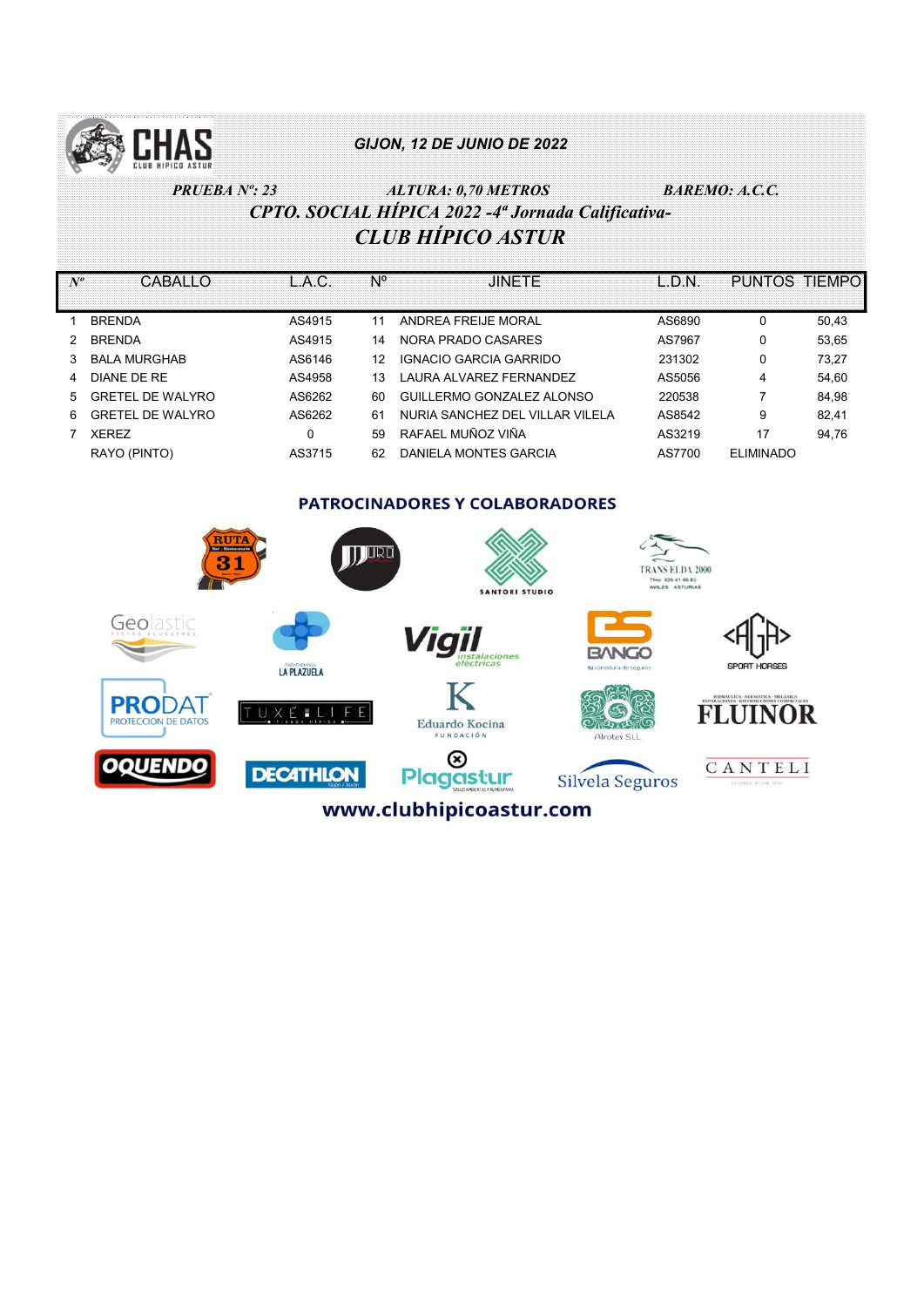

PRUEBA Nº: 24 ALTURA: 0,90 METROS BAREMO: A.C.C. CPTO. SOCIAL HÍPICA 2022 -4ª Jornada Calificativa-CLUB HÍPICO ASTUR

|                               |        |     |                                       | -N     | PUNTOS TIEMPO |       |
|-------------------------------|--------|-----|---------------------------------------|--------|---------------|-------|
| <b>GLORIOUS VAGABOND COC(</b> | 151203 | 18  | LETIZIA MARIA GARCIA DE LA CONCEPCION | 273947 |               | 61.31 |
| CASSINA LH Z                  | AS6176 | 16. | FERNANDO FERNANDEZ FERNANDEZ          | AS9737 |               | 67.39 |
| YOYO RG                       | CL6756 |     | LAURA ALVAREZ FERNÁNDEZ               | AS5056 |               | 70.51 |
| ARIFS                         | 145707 | 63  | JUAN PALAT AMIGO                      | AS8274 |               | 70.09 |
|                               |        |     |                                       |        |               |       |

#### **PATROCINADORES Y COLABORADORES**

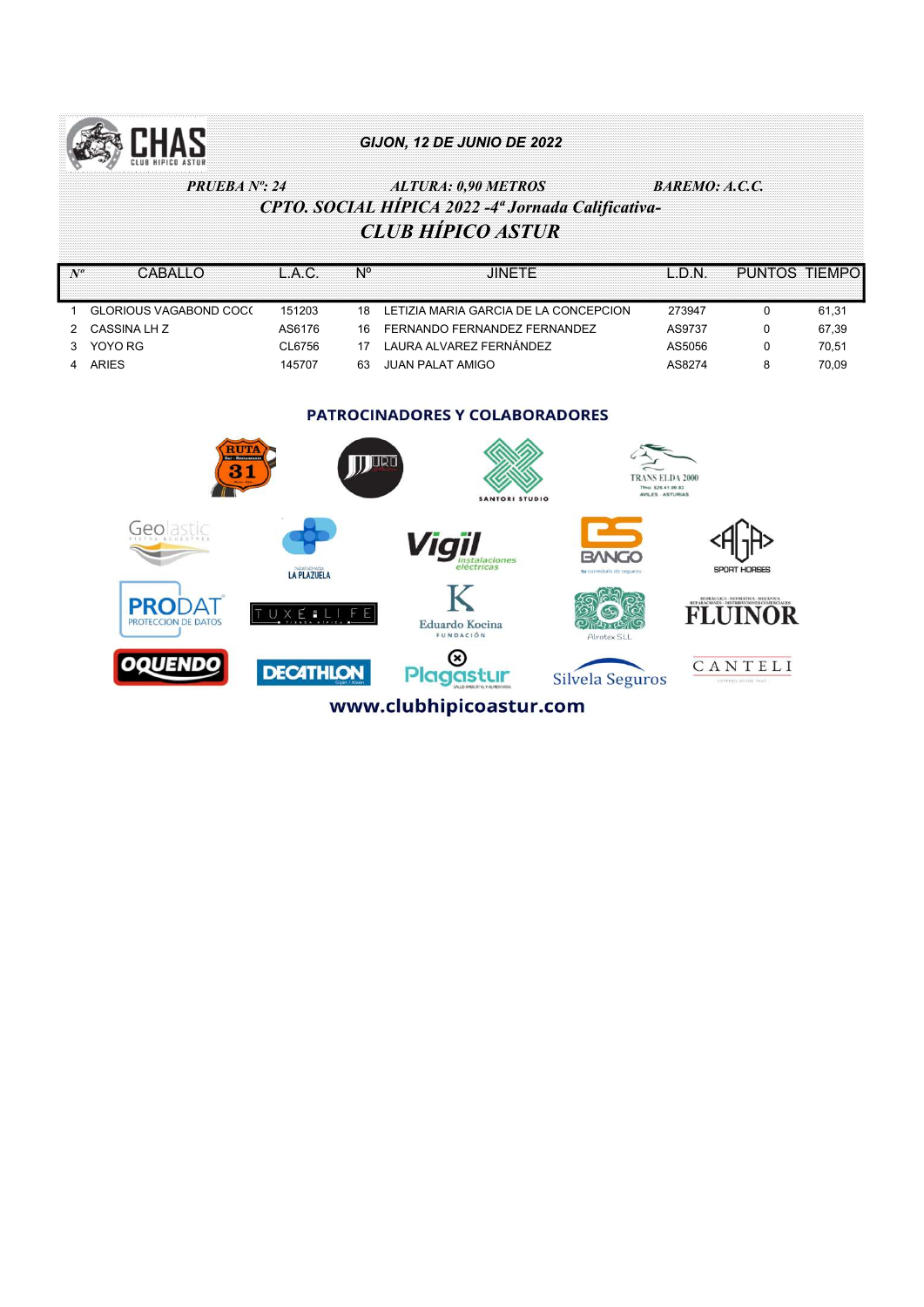

## PRUEBA Nº: 25 ALTURA: 1,00 METROS BAREMO: ELIJA SUS PUNTOS CPTO. SOCIAL HÍPICA 2022 -4ª Jornada Calificativa-CLUB HÍPICO ASTUR

| $N^o$ | CABALLO                | L.A.C. | $N^{\circ}$ | <b>JINETE</b>                            | I D.N. | PUNTOS TIEMPO    |       |
|-------|------------------------|--------|-------------|------------------------------------------|--------|------------------|-------|
|       |                        |        |             |                                          |        |                  |       |
|       | WUNDER D               | 144291 | 39          | VIRGINIA OUZANDE NOVOA                   | 164216 | 1180             | 78,83 |
|       | PICASSO DES DAMES      | 126315 |             | 26 MARÍA MERINO HERRERO                  | 240196 | 1080             | 79,71 |
| 3     | QUERQUS DE OLID        | 150606 | 36.         | ELSA VALLEJO JORRIN                      | AS7563 | 880              | 78,32 |
| 4     | <b>KARIM</b>           | 81175  |             | 20 CLAUDIA GARCÍA GARCÍA                 | 161219 | 800              | 75,06 |
| 5.    | <b>AIRIN SFM</b>       | 143364 | 22          | <b>IGOR MAESTRE ARMADA</b>               | 37766  | 750              | 75,78 |
| 6     | KOWALSKI HIT 435       | 136979 |             | 28 PAOLA ALEA CABALLERO                  | 221137 | 750              | 78,09 |
|       | <b>LORENZO</b>         | 141038 | 27          | MARTA ALVAREZ ORTEGA                     | 42626  | 700              | 78,67 |
| 8     | <b>CORELLI</b>         | 86174  |             | 19 ALEJANDRA QUIJADA MARIÑO              | 149210 | 500              | 76,77 |
| 9     | <b>AGR TOULALAN</b>    | 117458 | 21          | DIEGO FERNANDEZ RODRIGUEZ                | 222962 | 410              | 79,14 |
| 10    | <b>ICARO DEL SOL</b>   | AS3859 | 23          | IGOR MAESTRE ARMADA                      | 37766  | 360              | 74.32 |
|       | GLORIOUS VAGABOND COCO | 151203 |             | 24 LETIZIA MARIA GARCIA DE LA CONCEPCION | 273947 | 310              | 80,09 |
|       | <b>VEGA ASTUR</b>      | AS4914 |             | 64 AITANA MOLINA PALACIO                 | AS7562 | <b>ELIMINADO</b> |       |
|       | FP ARIES               | 145707 |             | 63 JUAN PALAT AMIGO                      | AS8274 | 600              | 81,83 |

#### **PATROCINADORES Y COLABORADORES**

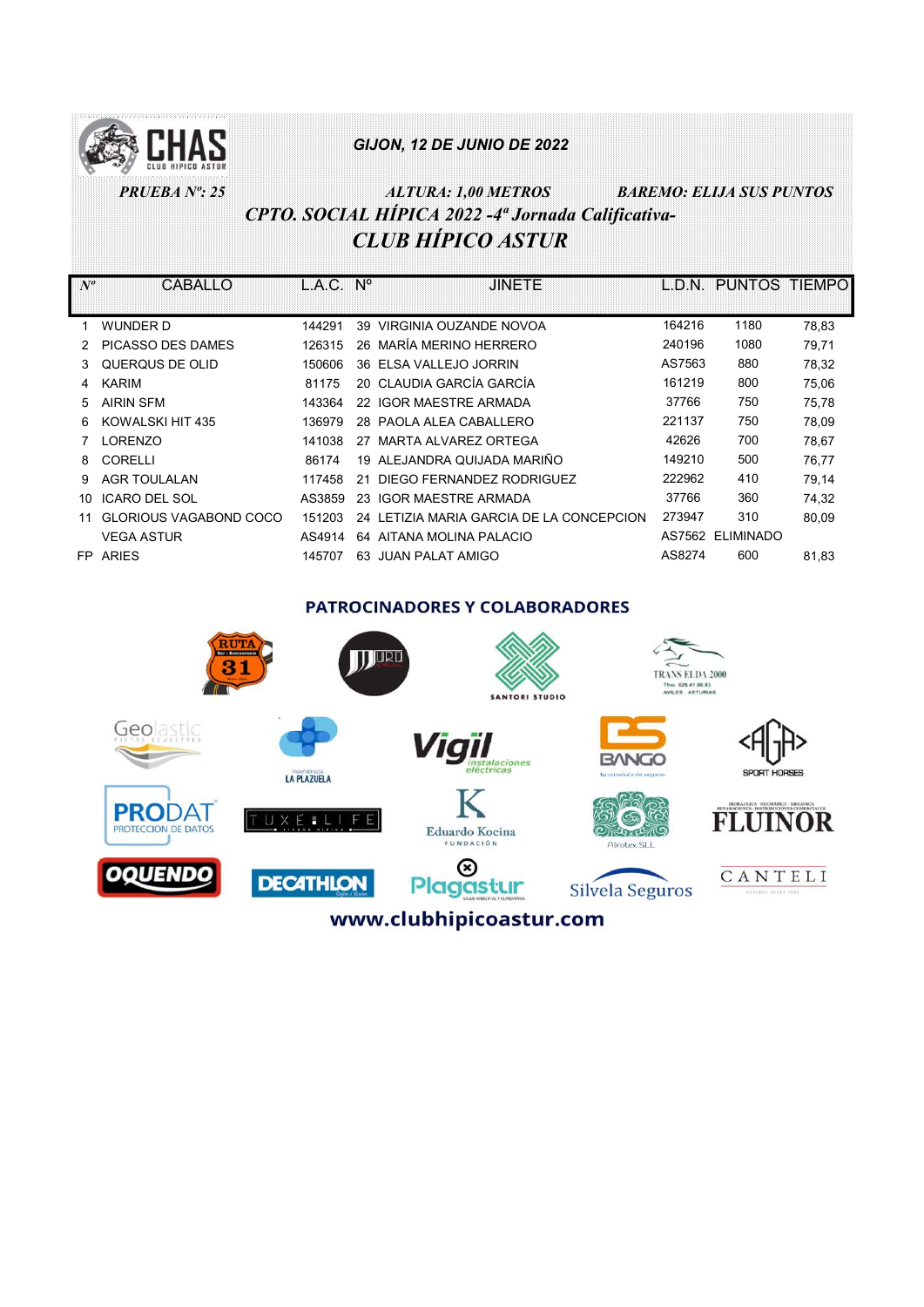

PRUEBA Nº: 26 ALTURA: 1,10 METROS BAREMO: ELIJA SUS PUNTOS CPTO. SOCIAL HÍPICA 2022 -4ª Jornada Calificativa-CLUB HÍPICO ASTUR

| $N^o$ | CABALLO              | L.A.C. | N° | <b>JINETE</b>              | L.D.N. | PUNTOS TIEMPO    |       |
|-------|----------------------|--------|----|----------------------------|--------|------------------|-------|
|       |                      |        |    |                            |        |                  |       |
|       | <b>ISIS</b>          | 130245 | 35 | EDUARDO GONZALEZ GARCIA    | 242214 | 980              | 67,90 |
|       | D'ONE                | 131669 | 32 | ANA PALACIOS LOPEZ         | 6062   | 890              | 73,72 |
| 3     | DOUBLE R CARTIER     | 136941 | 37 | <b>IGOR MAESTRE ARMADA</b> | 37766  | 850              | 68,40 |
| 4     | GALA                 | AS4164 | 25 | MANUEL BANGO ALVAREZ       | 5873   | 790              | 70.68 |
| 5.    | URBAN DU MARAI Y     | 143376 | 38 | MARCOS DIAZ RODRIGUEZ      | 2086   | 700              | 81.31 |
| 6.    | DIABOLO DU GUE       | 150561 | 31 | ALEJANDRA QUIJADA MARIÑO   | 149210 | 460              | 73.67 |
|       | <b>CHAMPAGNE JGF</b> | 145050 | 33 | BEATRIZ SUAREZ GONZALEZ    | 6270   | 340              | 74.71 |
|       | URBAN DU MARAI Y     | 143376 | 38 | <b>IRENE SOTO GARCÍA</b>   | 238169 | <b>ELIMINADO</b> |       |

PATROCINADORES Y COLABORADORES

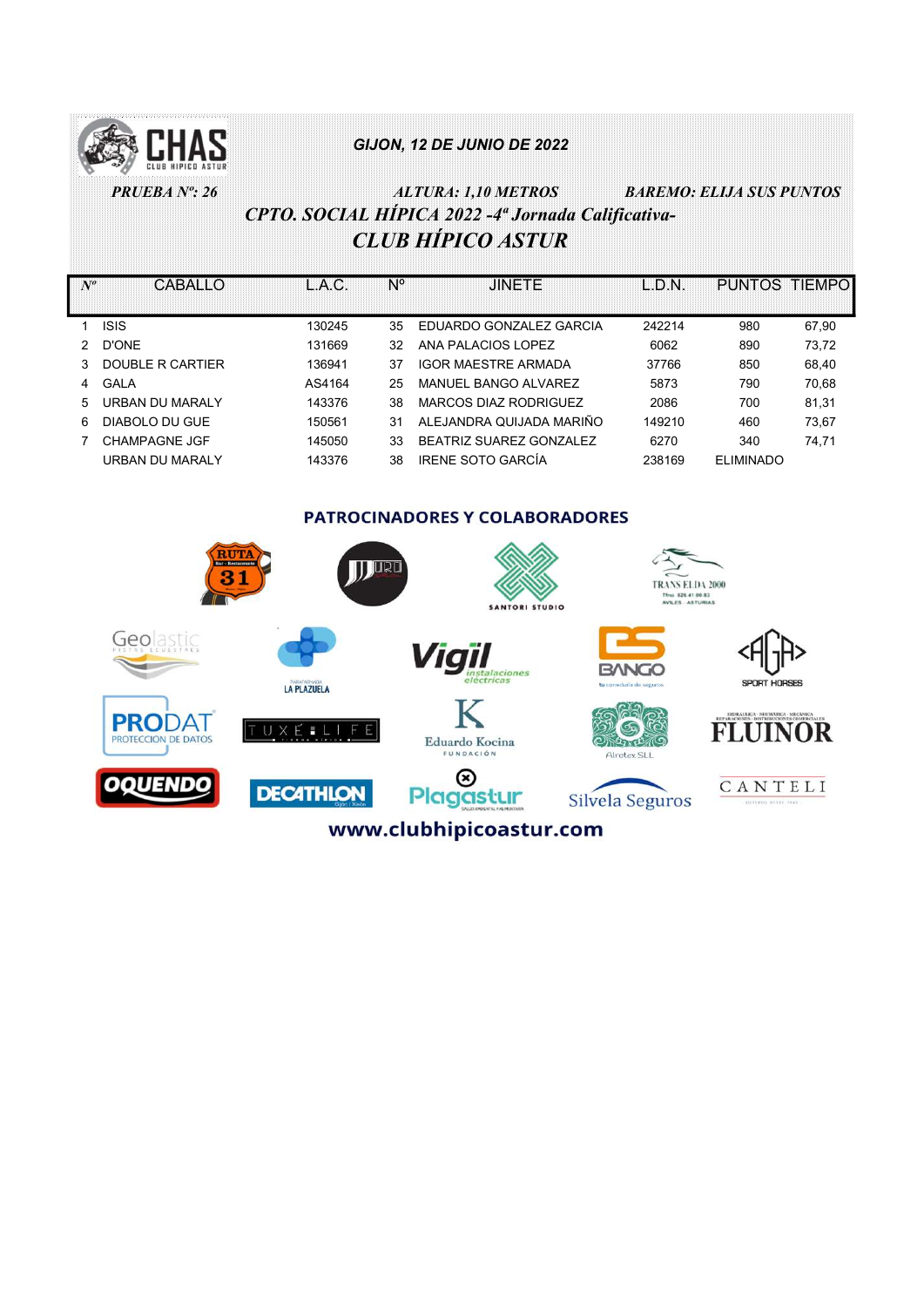

 PRUEBA Nº: 27 ALTURA: 1,20 METROS BAREMO: ELIJA SUS PUNTOS CPTO. SOCIAL HÍPICA 2022 -4ª Jornada Calificativa-CLUB HÍPICO ASTUR

Nº CABALLO L.A.C. Nº JINETE L.D.N. PUNTOS TIEMPO 1 FLY DU PTIT CANCHY 150958 50 MARIA LUISA SANCHEZ ARGÜELLES 12242 990 74,20 2 GALICE CONDEENNE 142519 51 MARIA LUISA SANCHEZ ARGÜELLES 12242 980 74.48 3 ZINCOR 125195 45 GONZALO MENENDEZ MENENDEZ 12626 970 75,42 4 EXIOM GLENCOE VAN´T ROO 153320 43 CARLOS MUÑIZ GONZALEZ 18873 690 81,07 5 CARA VITA Z 139241 47 IGOR MAESTRE ARMADA 37766 680 70,19 6 BEAUTY START DE ORVIZ 133559 46 IGOR MAESTRE ARMADA 37766 630 76,03 7 LAQUINTERO Z 128363 41 ALVARO GONZALEZ CALVENTE 134360 620 72,75 8 VOYOU DU TULIPIER 134325 40 AGUEDA DE CARVAJAL FERNANDEZ 32152 580 80,75 9 CHESTER DC 127297 42 ANDREA BERMÚDEZ MONTES 58777 480 73,64 10 SALINERA JB 141177 44 ELENA P. FONDEVILA MARTINO 13841 440 72,81 11 NEVADO JGF 147670 48 JAVIER GUTIERREZ RILO 71093 240 79,47 PERCY JACKSON AC TWH 138657 53 RAQUEL GUTIERREZ GARCIA 207661 ELIMINADO AGR CRISTALINO 143153 65 DANIEL OVIES RODRIGUEZ 133739 ELIMINADO

**PATROCINADORES Y COLABORADORES**